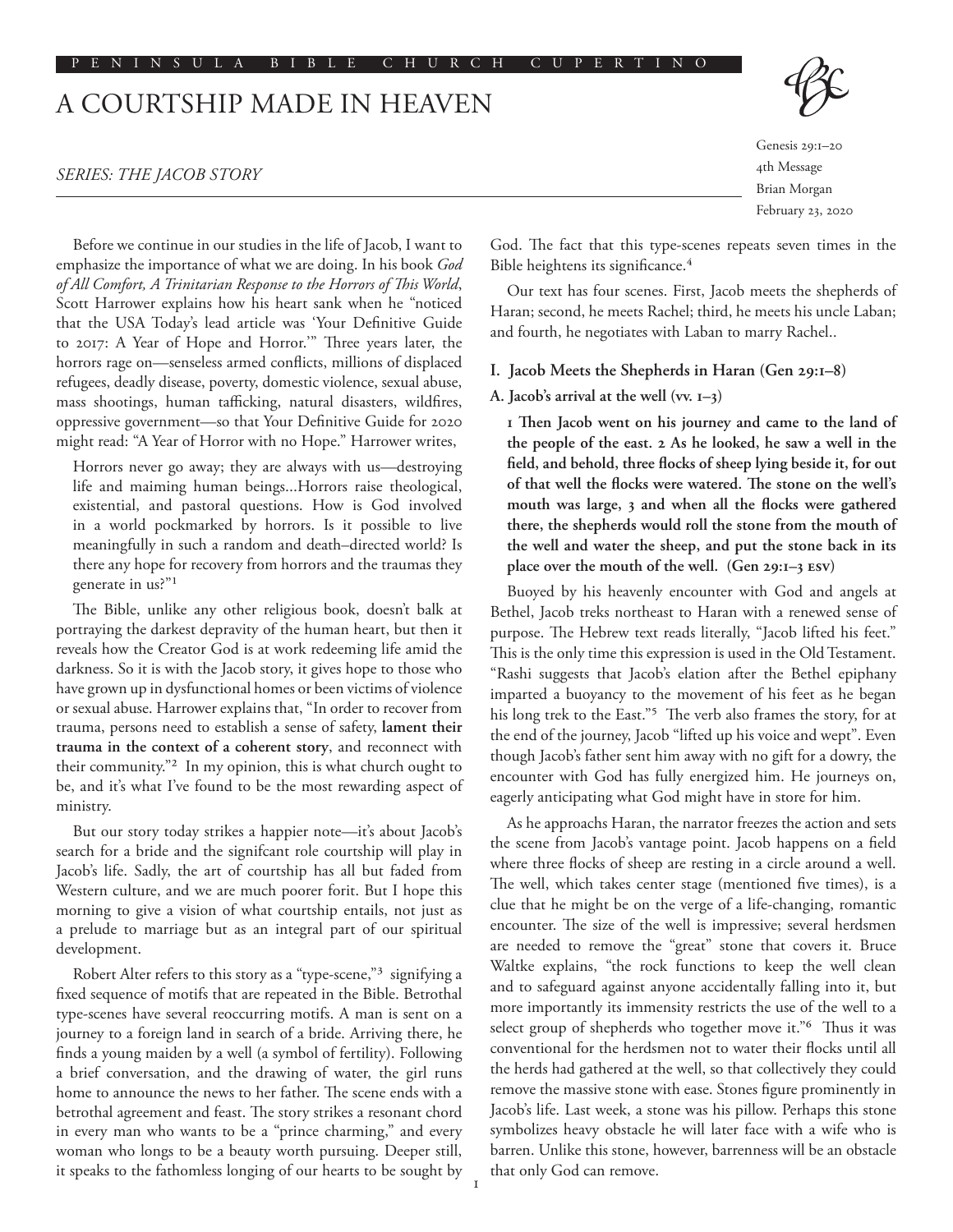Into this scene of shepherds relaxing under the midday sun bursts the young Jacob. Filled with energy and eager to learn where providence has brought him, he initiates a conversation with the shepherds, interrogating them with four questions.

#### **B. Jacob's encounter with the sheperds (vv. 4–8)**

**4 Jacob said to them, "My brothers, where do you come from?" They said, "We are from Haran." 5 He said to them, "Do you know Laban the son of Nahor?" They said, "We know him." 6 He said to them, "Is it well with him?" They said, "It is well; and see, Rachel his daughter is coming with the sheep!" 7 He said, "Behold, it is still high day; it is not time for the livestock to be gathered together. Water the sheep and go, pasture them." 8 But they said, "We cannot until all the flocks are gathered together and the stone is rolled from the mouth of the well; then we water the sheep." (vv. 4–8)**

Now that Rachel has caught Jacob's eye, the stage is set for a romantic encounter by a well. There is only one problem: Too many players are onstage. Wanting to be alone with the girl, the impatient Jacob berates the lazy shepherds for not getting on with their work: "Why are you sitting around when you should be watering your sheep and working?" he demands. Even as a foreigner in a strange land, Jacob has no thought for social etiquette. He just orders them back to work. But the shepherds tell this pushy young man how things are done in Haran: "Excuse us, lad. Take a number and wait." But Jacob, no child of convention, ignores them.

#### **II. Jacob Meets Rachel (29:9–12)**

**9 While he was still speaking with them, Rachel came with her father's sheep, for she was a shepherdess. 10 Now as soon as Jacob saw Rachel the daughter of Laban his mother's brother, and the sheep of Laban his mother's brother, Jacob came near and rolled the stone from the well's mouth and watered the flock of Laban his mother's brother. 11 Then Jacob kissed Rachel and wept aloud. 12 And Jacob told Rachel that he was her father's kinsman, and that he was Rebekah's son, and she ran and told her father. (vv. 9–12)**

During their lengthy discussion, Rachel arrives with her father's sheep. As she comes into view, Jacob realizes he is in fact "home." Overcome by emotion, he springs forth like an exploding geyser, removing every obstacle in sight. He performs an almost supernatural feat, removing the massive stone. In a little preview of his future destiny, he even waters Laban's flock. Then he kisses the girl and begins to weep uncontrollably—before he even announces who he is. What a different picture this is of Jacob! The cold, calculating deceiver is now overcome with emotion and reduced to a puddle of tears as he embraces his relative. Through his tears of joy he finally explains to the surprised maiden that he is her relative, and with that Rachel immediately runs home to tell her father.

This scene is a striking contrast with the story of Abraham's servant coming to Haran to seek a bride for Isaac and finding Rebekah. Then, Abraham's servant sought divine guidance through dependent prayer, but Jacob offers none. On that occasion Abraham's servant designed a test to secure just the right girl, with the right character, for Abraham's son. Rebekah demonstrated her extraordinary hospitality by watering all the camels—a supernatural feat like Jacob's removal of the stone. But Jacob impulsively does all the watering and learns nothing of Rachel's character. Abraham's servant praised God, but Jacob merely weeps. God had led them both, but Jacob appears oblivious to this, just as he admitted in Bethel, "Surely the LORD is in this place, and I did not know it"(28:16). Jacob will one day learn to pray, but only after years of painful life lessons. Lastly, Abraham's servant came laden with camels and expensive gifts, while Jacob arrives on foot, empty-handed. Was this Isaac's way of exerting his control and repaying Jacob and Rebekah for their deception? However it impacted Jacob, it sets him up to be enslaved to a very greedy man.

## **III. Jacob Meets Uncle Laban (29:13–14)**

**13 As soon as Laban heard the news about Jacob, his sister's son, he ran to meet him and embraced him and kissed him and brought him to his house. Jacob told Laban all these things, 14 and Laban said to him, "Surely you are my bone and my flesh!" And he stayed with him a month. (vv. 13–14)**

Immediately when Laban hears another young relative in town he runs to greet and embrace him. Knowing Laban's character it doesn't take a genius to discern his motivation. Surely he remembers the ten camels and the gold and silver he received for Rebekah's hand in marriage. But Laban quickly discerned that this young man was just a runaway. With no treasures in sight, his enthusiasm quickly dissipates. When Jacob tells his uncle the his story, did he include his deceit? The text doesn't say. Laban's response, "Surely you are my bone and my flesh," is somewhat ambiguous. It could reflect an openhearted welcome, or perhaps expressing reluctance and resignation, since he is obligated to offer hospitality now that Jacob has proved to be a relative. The phrase also evokes the memory of Adam's elation when finally presented with Eve (Gen 2:23), but halfway through it, abruptly stops. No praise, just silence. Does this betray Laban's disappointment? Such ambiguity will mark all of Laban's dealings with Jacob.

A month after Jacob's initial contact with him, the uncle makes his business offer.

## **IV. Jacob Negotiates with Laban for Rachel (29:15–20)**

**15 Then Laban said to Jacob, "Because you are my kinsman, should you therefore serve me for nothing? Tell me, what shall your wages be?" (v. 15)**

As a blood relative, Laban should have helped the impoverished Jacob get a new start, but now we learn Jacob has been working for free. Laban has reduced his nephew to a slave. But, lest he tarnish his reputation, he presents himself as a generous man, eager to reward his nephew. He invites the energetic Jacob to name his wages. "Wages" is the key term defining every aspect of Jacob's life while he is in Haran (found 9 times: 29:15; 30:18, 28, 32, 33; 31:7–8, 41). Placed in the context of family relationships, "wages" has a jarring ring, for it reduces familial relationships to money. Obviously, Laban has observed Jacob's affections for his daughter Rachel. Rather than giving Jacob a blank check, however, he intends to use Jacob's smitten heart for personal gain.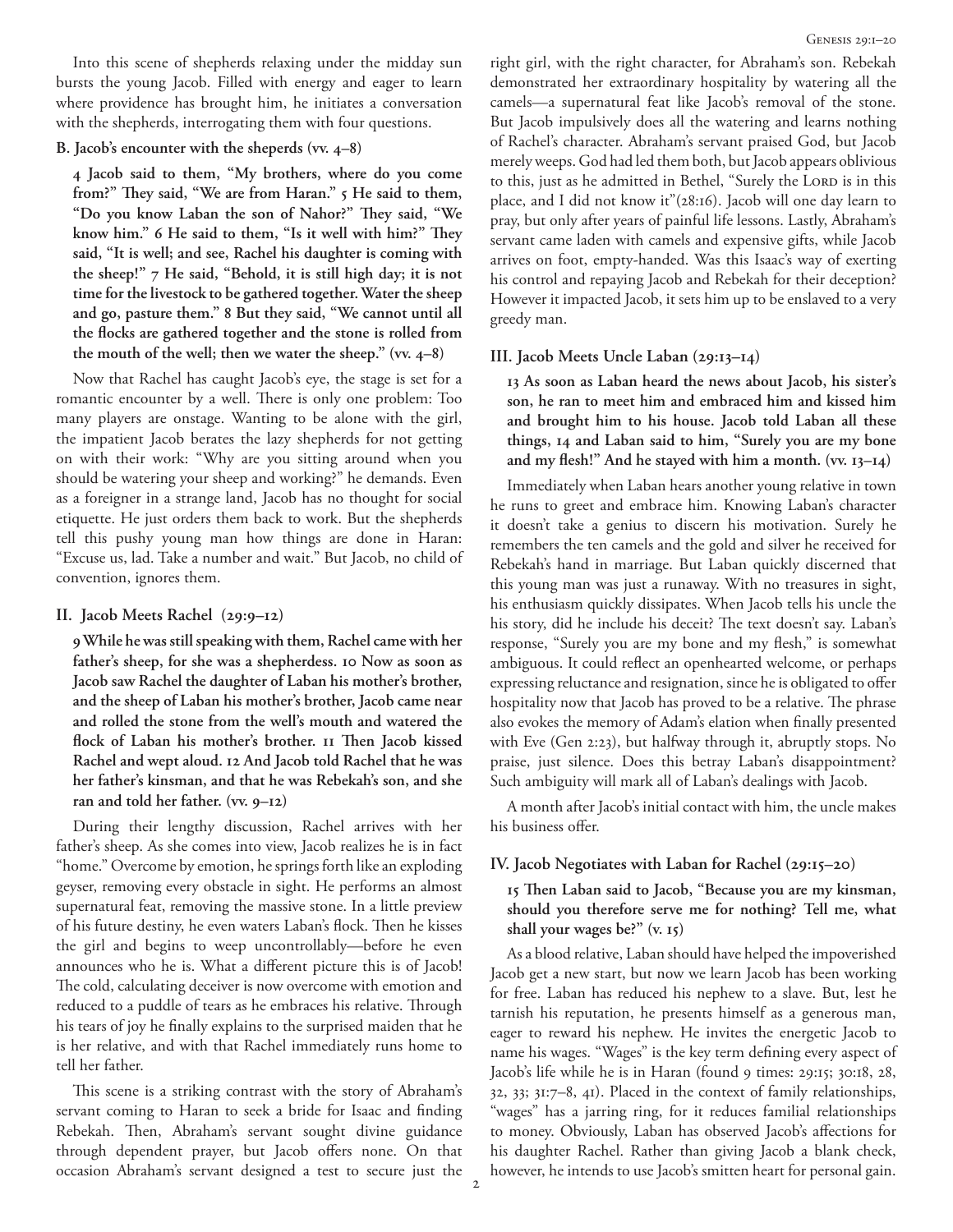## A Courtship Made in Heaven

**16 Now Laban had two daughters. The name of the older was Leah, and the name of the younger was Rachel. 17 Leah's eyes were weak, but Rachel was beautiful in form and appearance. (v. 16–17)**

To help the reader understand what happens next, the narrator gives two necessary pieces of information about Laban's daughters: first, their names, and second, their appearance. Laban named his girls after animals. The older was named Leah (cow), the younger Rachel (ewe). In this family of shepherds the father treats his precious daughters as commercial commodities to be used for profit. Throughout the entire story there is no affection demonstrated between Laban and his daughters. Second, regarding their appearance, Leah's eyes were "tender." This is a difficult term to translate. It may be, as Waltke suggests, that her *soft* "eyes lack the fire and sparkle that Orientals prize as beauty"7 (Song 4:1); or as Alter suggests, perhaps "Leah has sweet eyes that are her one asset of appearance, in contrast to her beautiful sister,"8 who had striking face and beautiful figure. In any case Rachel wins the beauty pageant and Jacob's affections. He doesn't hesitate to answer Laban's "generous" offer.

**18 Jacob loved Rachel. And he said, "I will serve you seven years for your younger daughter Rachel." 19 Laban said, "It is better that I give her to you than that I should give her to any other man; stay with me." 20 So Jacob served seven years for Rachel, and they seemed to him but a few days because of the love he had for her. (vv. 18–20)**

Jacob is very specific about which daughter he wants. Let there be no mistake: it is Rachel, the younger. Aware perhaps that he is breaking with social convention, he offers a handsome price for her hand in an effort to alleviate any objections from her father. Seven years of labor well exceeded the maximum bridal price of 50 shekels in the ancient world. The average manual wage was approximately one shekel per month. Jacob offers 84 shekels! The greedy Laban hides his enthusiasm in a veil of reluctance, "better you than someone else." Slyly he does not mention the girl's name lest at a later time he be accused of breaking his covenant. Thinking the deal is secure, Jacob eagerly begins his seven-year term of employment contract with his uncle. Reducing his courtship to a job contract does nothing to dampen his romantic dreams. To him, seven years seems just a few days.<sup>9</sup> Such should be the characteristic of that wondrous season in life that we call courtship.

I want to leave us with four important reasons why we need to rediscover the lost art of courtship. Since I am rather passionate on this topic, I will take the liberty of adding a few of my own thoughts. I find that many young men today act like the shepherds of Haran: they are caught up in work, enslaved by convention, and often blind to the beauty around them. We need a few more Jacobs to shake things up and move the stone.

## **IV. The Necessity to Recover Courtship**

## **A. The Definition of Courtship**

First, since courtship is a lost art in our culture, we need to define it. Paul Stevens hits the nail on the head:

Courting is pursuing a relationship that could lead to marriage with clear intent, with affection appropriate for the level of commitment with non-manipulative persuasion by word, gifts, deeds, and touch…It includes the determination to reserve sexual intercourse for its rightful context of full covenant marriage, in other words, to wait, and give and receive the tokens of love with integrity rather than duplicity knowing all along that the relationship may not be consummated in marriage. So restraint and discipline are imposed.10

#### **B. The Value of Courtship**

#### **1. It benefits the man with the mystery of delight and discipline**

This is the only period in the story of Jacob that displays unadulterated joy and happiness. Journeying far from home puts him in the vulnerable position of experiencing new feelings. By a well in Haran finds a love, a love that takes him outside of himself and becomes an all-consuming passion. This is the kind of passion that feeds the Song of Songs in all its rich, alluring poetry.

But it is important to note that it is only when Jacob leaves home, that he has his first significant encounter with God. God cares for him, protects him and providentially leads him to the one who would become his wife. For Jacob, the romances with God and Rachel occur simultaneously, with one feeding the other. This might suggest to parents the importance of allowing, or as with Jacob, forcing our children to leave home to find themselves and gain confidence in a God who can lead them in a strange and hostile world.

Courtship leads Jacob into the mystery of delight, and it trains him in sexual discipline. It is tragic to see so many couples replace courtship with living together. During courtship the tension created by sexual abstinence actually enhances a couple's intimacy by forcing them to communicate at deeper levels of the heart.

## **2. It gives worth to the woman**

When a man has to court a woman, it grants her honor and deepens her sense of value. Being known comes at a price. Any man who is unwilling to pay the ultimate cost is not worthy of her hand. One of the Shulamite's final speeches speaks of the value her commitment to purity bestowed on her relationship:

**I was a wall, and my breasts were like towers; then I was in his eyes as one who finds peace. (Song 8:10)**

When young girls sell out cheaply, courtship gives way to seduction, possession, and sadly, the potential for abuse. Interestingly, not all references to courting in the Bible are male initiated. Ruth initiates her courtship with Boaz; and the young maiden in the Song of Songs is the dominant speaker by far.

## **3. It keeps affections alive in the marriage**

All too often it doesn't take too long after the honeymoon for romance to be overrun by the hard work of communication, financial survival and raising a family. But a quality courtship has the benefit of keeping affections alive throughout the life of the marriage and providing the proper context for having children. Though the relationship matures, marriage should never lose